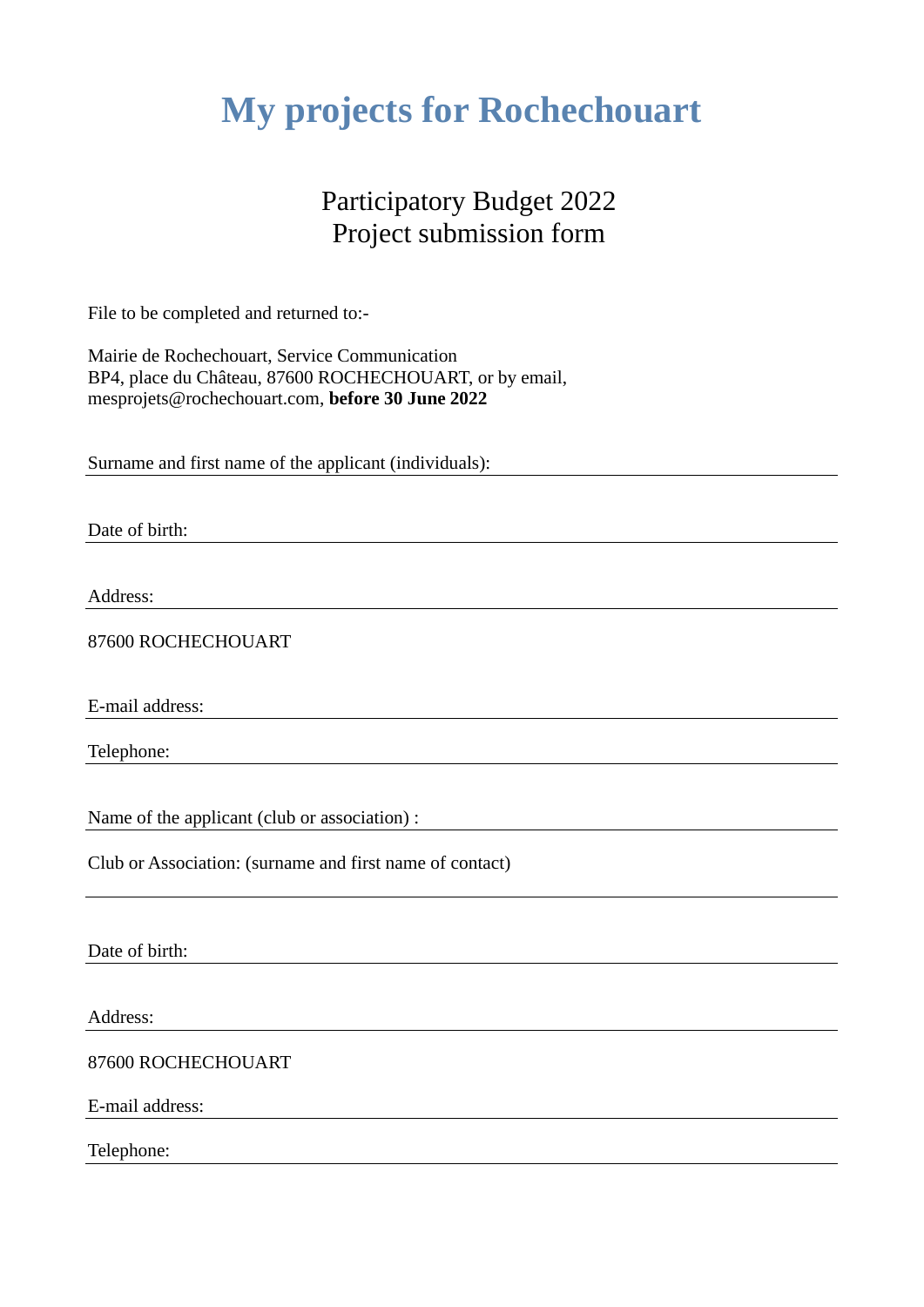### **YOUR PROJECT**

# **Name of Project:**

## **Description:**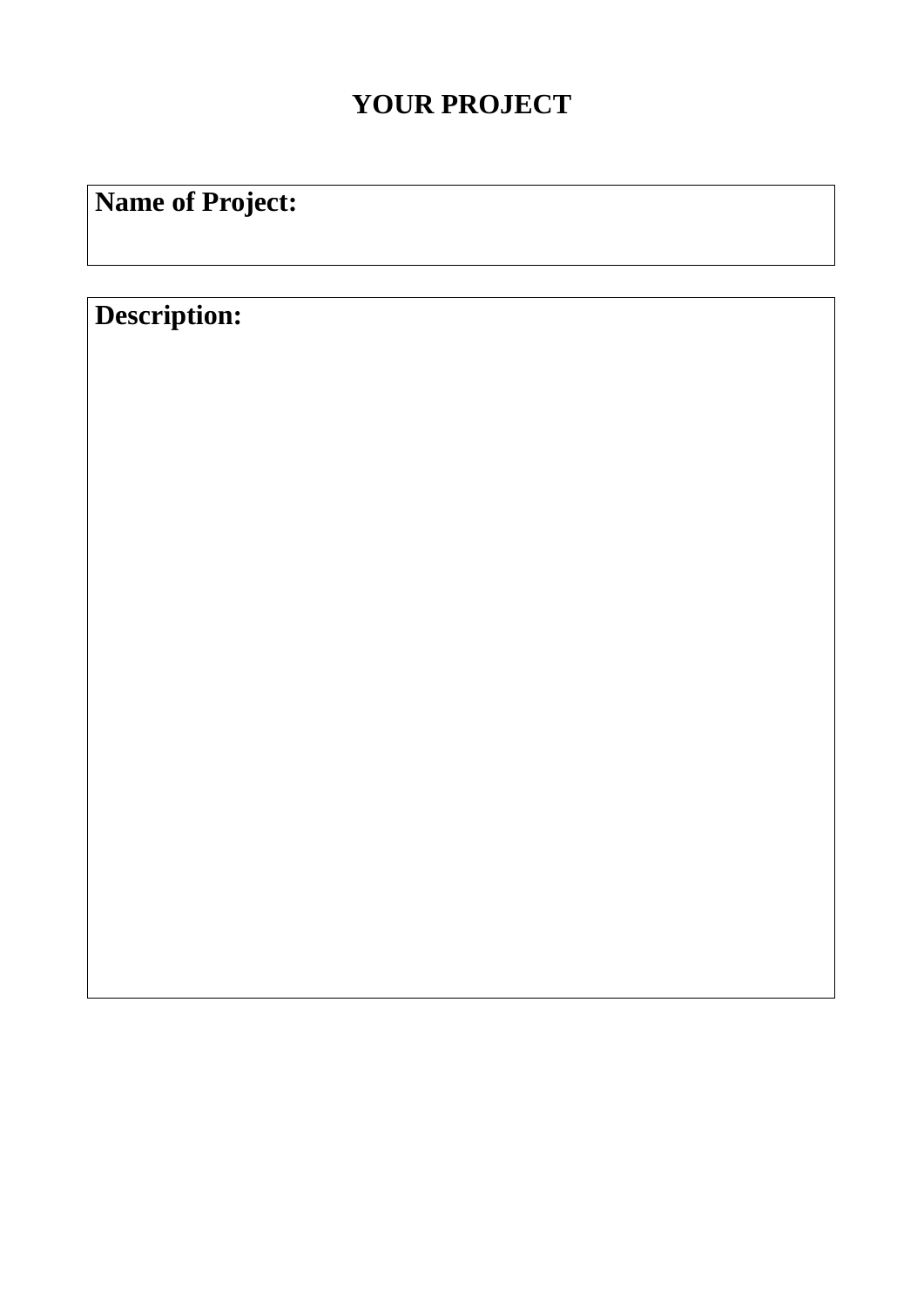### **Aims of the project:**

#### **Location:**

### **Category**

 Layout of public spaces Nature and the environment □ Citizenship □Living together and neighbourliness □ Culture, sport and heritage Education and youth

## **Total cost including taxes:**